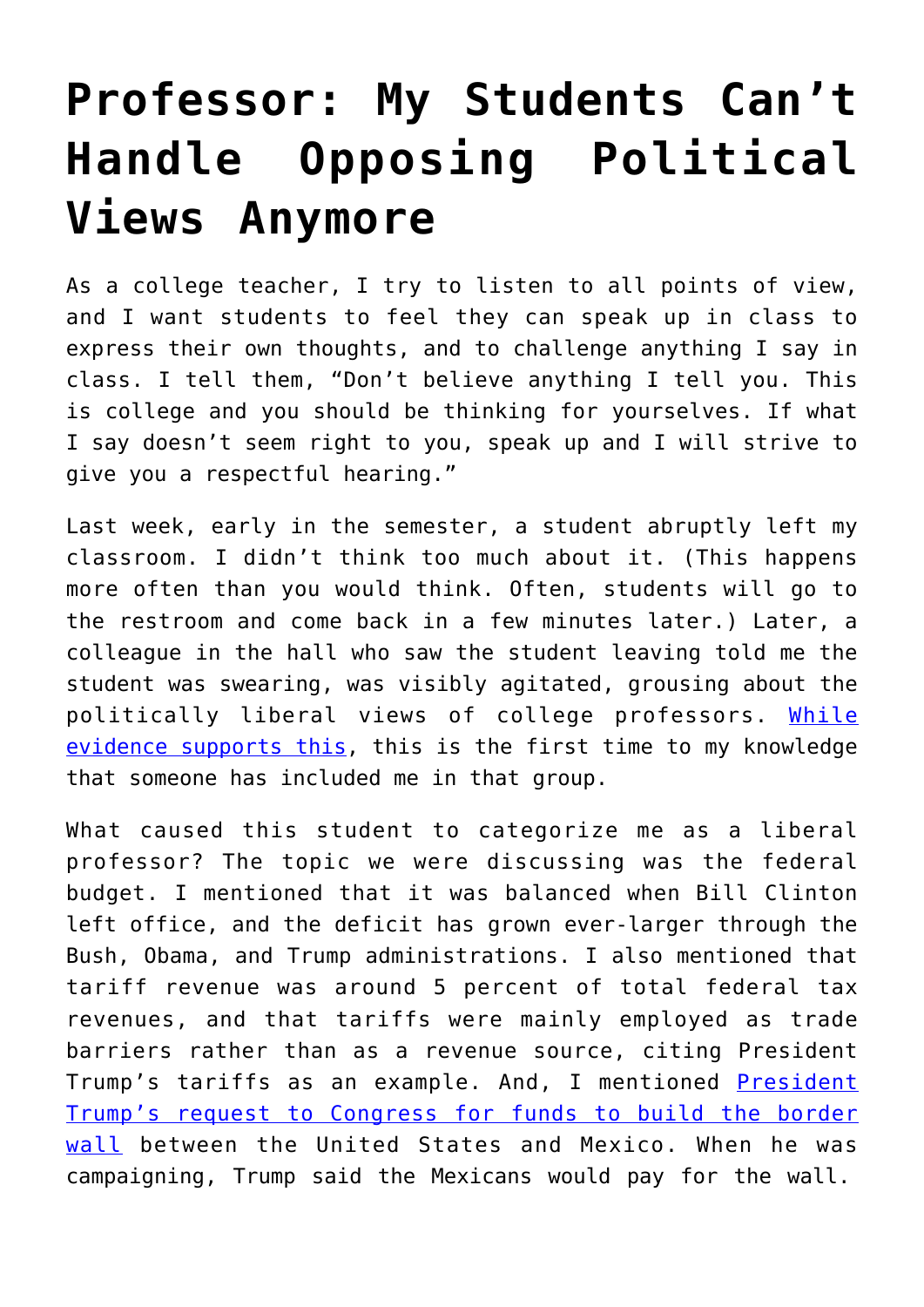I'll admit that last one about the wall was a bit of a poke at the president, but the growing budget deficits and the tariffs seem like important budgetary issues, and President Trump's part in them seem reasonable to discuss, because the Republican Party historically has supported balanced budgets and free trade.

I'm not the first one to observe that politics seems to be increasingly polarized these days, and it seems clear to me that the student who abruptly left my classroom characterized me as a liberal professor because of my comments about the president's policies. Except for the wall comment (was I going too far there?), I didn't even view them as critical, but just statements of fact. Deficits have been rising throughout the Bush, Obama, and Trump administrations, and President Trump was enacting tariffs as trade barriers. Those are facts. Am I blind to my own liberalism?

Look at the Supreme Court appointment processes for Neil Gorsuch and Brett Kavanaugh. Seems to me those appointments would have been pretty smooth sailing some years ago; now they have become partisan issues. And in my own state of Florida, the primary winners who will face off in the race for governor in November were the most extreme candidates: Trump supporter Ron deSantis, and Bernie Sanders-endorsed Andrew Gillum. We Floridians will not have a middle-of-the-road governor.

With polarization has come intolerance: people [abandon their](https://www.harpersbazaar.com/culture/politics/a11664976/divorce-trump-supporters/) [friends and family](https://www.harpersbazaar.com/culture/politics/a11664976/divorce-trump-supporters/) when they seem to have the [wrong political](http://time.com/4509441/presidential-debates-donald-trump-relationships/) [views](http://time.com/4509441/presidential-debates-donald-trump-relationships/). And, I had a student storming out of my classroom, angry at liberal college professors, because I questioned President Trump's policies. I'm not confessing to being a liberal—not yet, anyway—but at least one of my students has spotted some leftist tendencies in me.

When my class meets again, I don't plan to moderate my "liberal" views on budget deficits, trade policy, and immigration, but will try to encourage my students to speak up